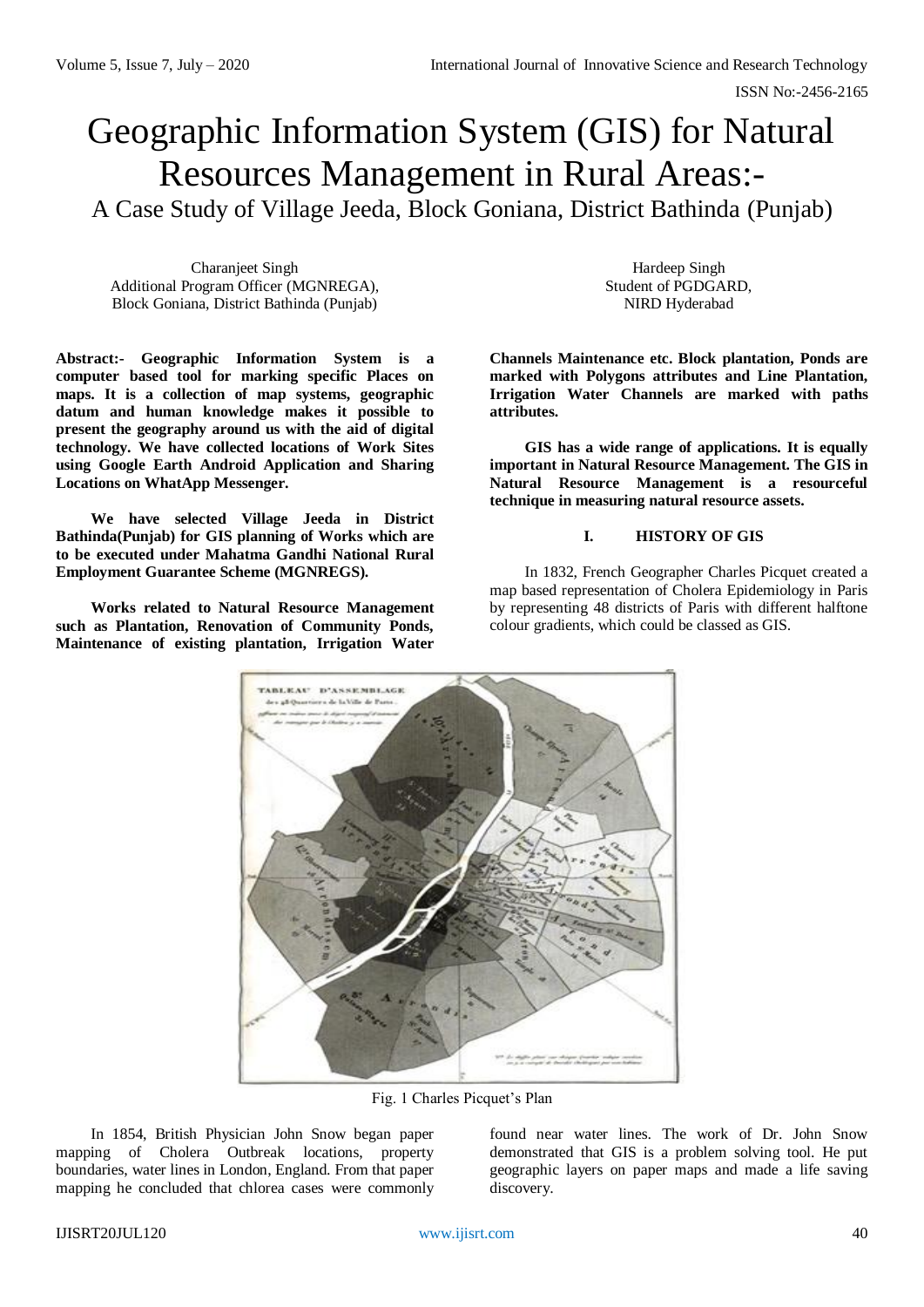ISSN No:-2456-2165



Fig. 2:- Dr. John Snow's Plan

The concept of Computerized GIS was first introduced in 1967 by Roger Frank Tomlinson (the father of GIS) in Ottawa Canada. 'Canadian Geographical Information System (CGIS)' was the first "Geographical Information System" of the World.

### *Geographic Information System in Rural Development*

The Ministry of Rural Development implemented GIS planning for Mahatma Gandhi NREGA Works in the Financial Year 2019-20 for the First time in Punjab. Geographic information contains information about work sites like longitude and latitude. When we marked the Work site on Map it was converted to Geographic Data. Google

Earth Pro Software is used for marking of Work Sites and making KML(Keyhole Markup Language) files. Software provides different attributes (path, polygon, placemark etc.) for marking work sites. It also provides dimensions of assets according to marking.

#### *GIS Plan of Village Jeeda, District Bathinda*

The GIS plan of Village Jeeda is made according to guidelines of the Ministry. All the Works related to Natural Resources Management (NRM). Following steps are followed for GIS plan:-

- 1. Firstly we collected/preserved all Work Sites location through WhatsApp Messenger. Boundary of Village is Drawn with the help of Google Maps boundary.
- 2. The collected locations are marked on Google Earth Pro by Searching location with the help of longitude and latitude information.
- 3. The irrigation Water Channel to be maintained are marked by path attributes, Community Ponds are marked by Polygon attributes. All attributes given different colours for identification purposes. Short names are given to Work Sites and Full name and Descriptions are filled in the description field. Description contains name of work, village, Cost of Work and Mandays to be generated.
- 4. After marking all works on Map with the help of Google Earth Pro Software, these are classified into different categories according to Mahatma Gandhi NREGA guidelines.e.g. Irrigation Water Channels are classified as "Micro Irrigation Category" Work, Renovation/Desilting of Community Ponds work is Classified as "Renovation of Traditional Water Bodies" Category etc.



Fig. 3:- GIS plan of Village Jeeda , District Bathinda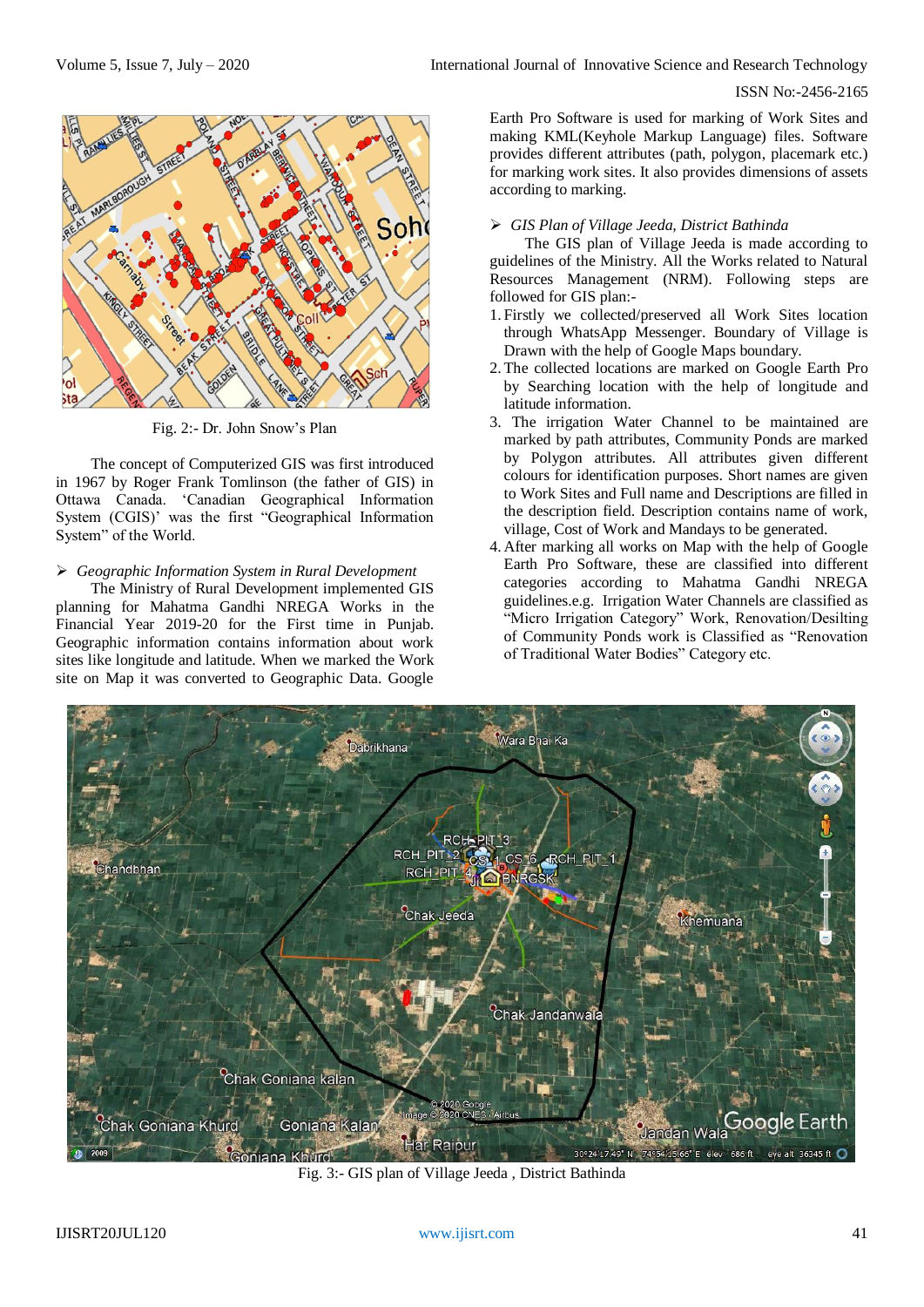ISSN No:-2456-2165



Fig. 4:- Irrigation Water Channel Marked on Google Earth with Description



Fig. 5:- Community Pond is marked with description



Fig. 6:- Plantation Work Site with description

## *Data and Information Management in GIS*

GIS is transforming the way organizations manage their assets, make decisions and communicate. Information is the primary product for GIS planning. An essential goal of an information system is to convert data into information i.e. converting measurements and observations into knowledge which may be used for decision making. Data is input to a process where information is created. An Effective information management will eliminate the need for duplications of records and cross referencing of information.

## *GIS For Natural Resources Management*

GIS i[n](https://www.ifw-kiel.de/institute/research-centers/the-environment-and-natural-resources/) [natural resource](https://www.ifw-kiel.de/institute/research-centers/the-environment-and-natural-resources/) management provides information about land area change between time periods. The land change detected through satellite imagery or aerial photographs. It has a useful application in land change, deforestation assessment, urbanization, habitat fragmentation etc. The information obtained from GIS in natural resource management helps to study the specific area and monitoring can be done in and around the area. It is a way of studying the variations taking place in the landscape.

GIS is a suitable technology for the understanding of natural resource management. It is an effective technique to learn the factors affecting the environment including its result and execution. The geospatial data taken through this GIS meet the sustainable use of natural resources. Thus, GIS in natural resource management guides in managing the resources properly and wisely in the present and future generation. In addition, GIS in natural resource management helps in the management of natural resources effectively and efficiently.

The GIS in Natural resource Management identifies the human impacts on natural resources and support for the utilization of natural resources.